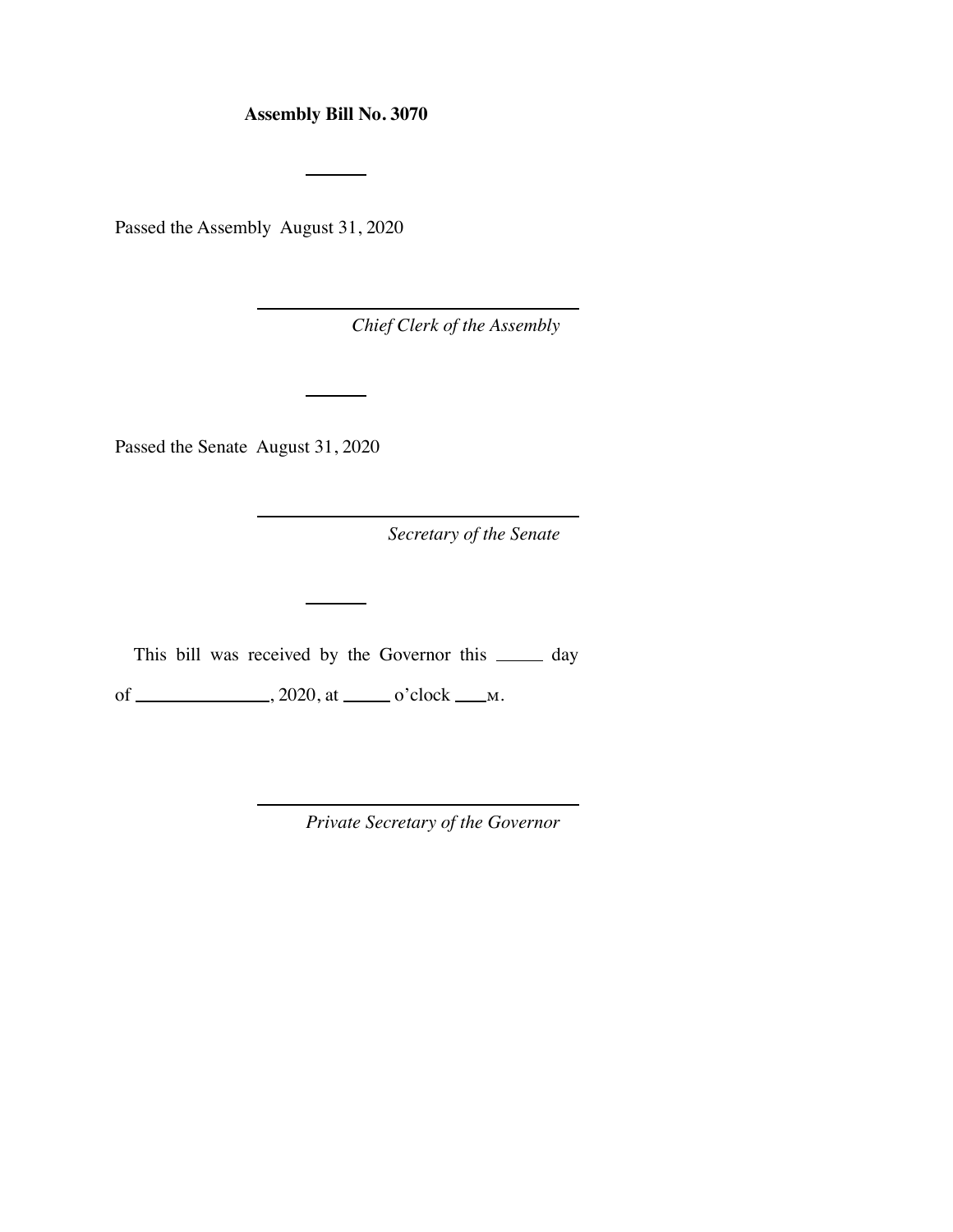## CHAPTER

An act to add, repeal, and add Section 231.7 of the Code of Civil Procedure, relating to juries.

## legislative counsel's digest

AB 3070, Weber. Juries: peremptory challenges.

Existing law provides for the exclusion of a prospective juror from a trial jury by peremptory challenge. Existing law prohibits a party from using a peremptory challenge to remove a prospective juror on the basis of an assumption that the prospective juror is biased merely because of the sex, race, color, religion, ancestry, national origin, ethnic group identification, age, mental disability, physical disability, medical condition, genetic information, marital status, or sexual orientation of the prospective juror, or on similar grounds.

This bill would, for all jury trials in which jury selection begins on or after January 1, 2022, prohibit a party from using a peremptory challenge to remove a prospective juror on the basis of the prospective juror's race, ethnicity, gender, gender identity, sexual orientation, national origin, or religious affiliation, or the perceived membership of the prospective juror in any of those groups. The bill would allow a party, or the trial court on its own motion, to object to the use of a peremptory challenge based on these criteria. Upon objection, the bill would require the party exercising the challenge to state the reasons the peremptory challenge has been exercised. The bill would require the court to evaluate the reasons given, as specified, and, if the court grants the objection, would authorize the court to take certain actions, including, but not limited to, starting a new jury selection, declaring a mistrial at the request of the objecting party, seating the challenged juror, or providing another remedy as the court deems appropriate. The bill would subject the denial of an objection to de novo review by an appellate court, as specified. The bill would, until January 1, 2026, specify that its provisions do not apply to civil cases.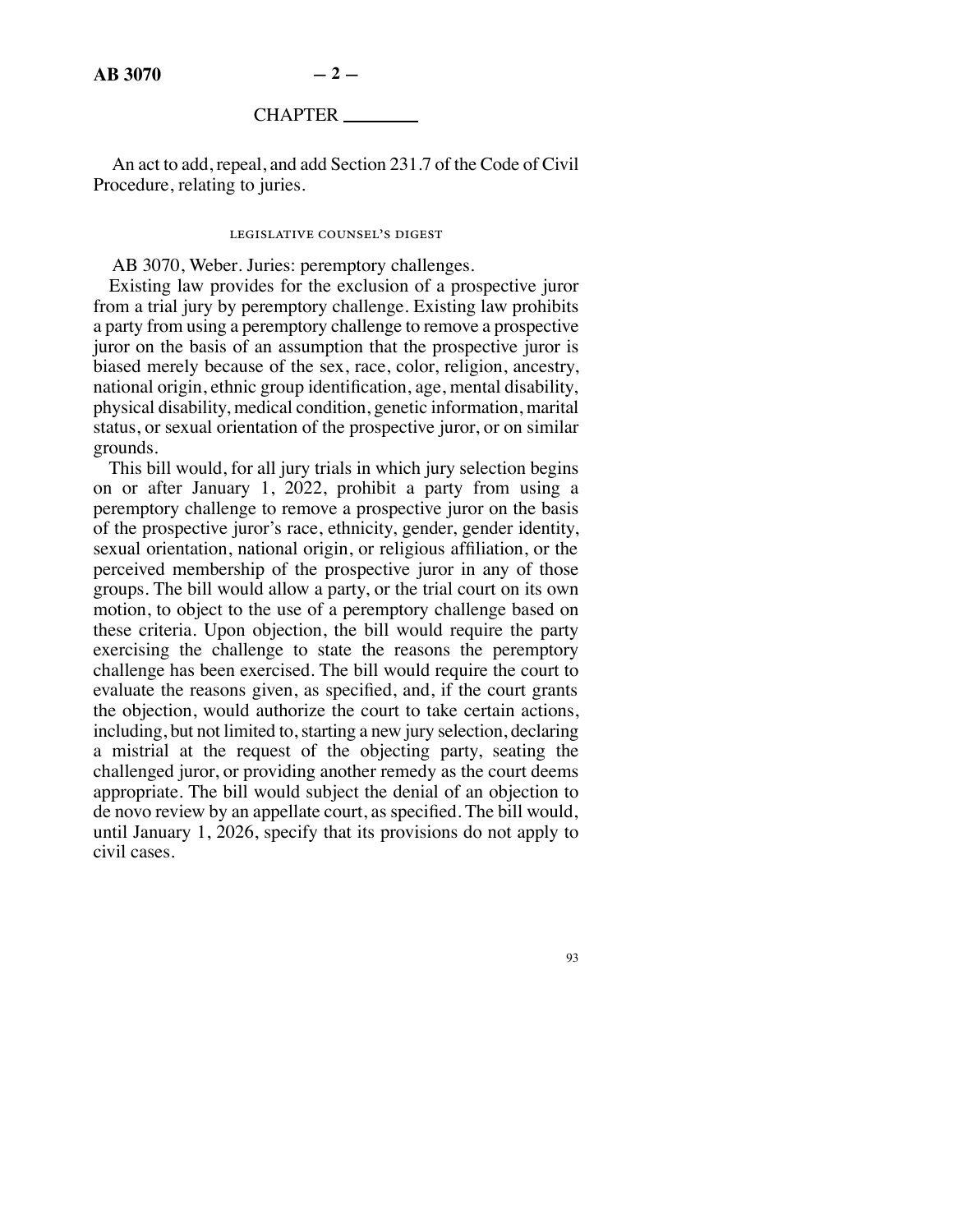## *The people of the State of California do enact as follows:*

SECTION 1. (a) It is the intent of the Legislature to put into place an effective procedure for eliminating the unfair exclusion of potential jurors based on race, ethnicity, gender, gender identity, sexual orientation, national origin, or religious affiliation, or perceived membership in any of those groups, through the exercise of peremptory challenges.

(b) The Legislature finds that peremptory challenges are frequently used in criminal cases to exclude potential jurors from serving based on their race, ethnicity, gender, gender identity, sexual orientation, national origin, or religious affiliation, or perceived membership in any of those groups, and that exclusion from jury service has disproportionately harmed African Americans, Latinos, and other people of color. The Legislature further finds that the existing procedure for determining whether a peremptory challenge was exercised on the basis of a legally impermissible reason has failed to eliminate that discrimination. In particular, the Legislature finds that requiring proof of intentional bias renders the procedure ineffective and that many of the reasons routinely advanced to justify the exclusion of jurors from protected groups are in fact associated with stereotypes about those groups or otherwise based on unlawful discrimination. Therefore, this legislation designates several justifications as presumptively invalid and provides a remedy for both conscious and unconscious bias in the use of peremptory challenges.

(c) It is the intent of the Legislature that this act be broadly construed to further the purpose of eliminating the use of group stereotypes and discrimination, whether based on conscious or unconscious bias, in the exercise of peremptory challenges.

SEC. 2. Section 231.7 is added to the Code of Civil Procedure, to read:

231.7. (a) A party shall not use a peremptory challenge to remove a prospective juror on the basis of the prospective juror's race, ethnicity, gender, gender identity, sexual orientation, national origin, or religious affiliation, or the perceived membership of the prospective juror in any of those groups.

(b) A party, or the trial court on its own motion, may object to the improper use of a peremptory challenge under subdivision (a). After the objection is made, any further discussion shall be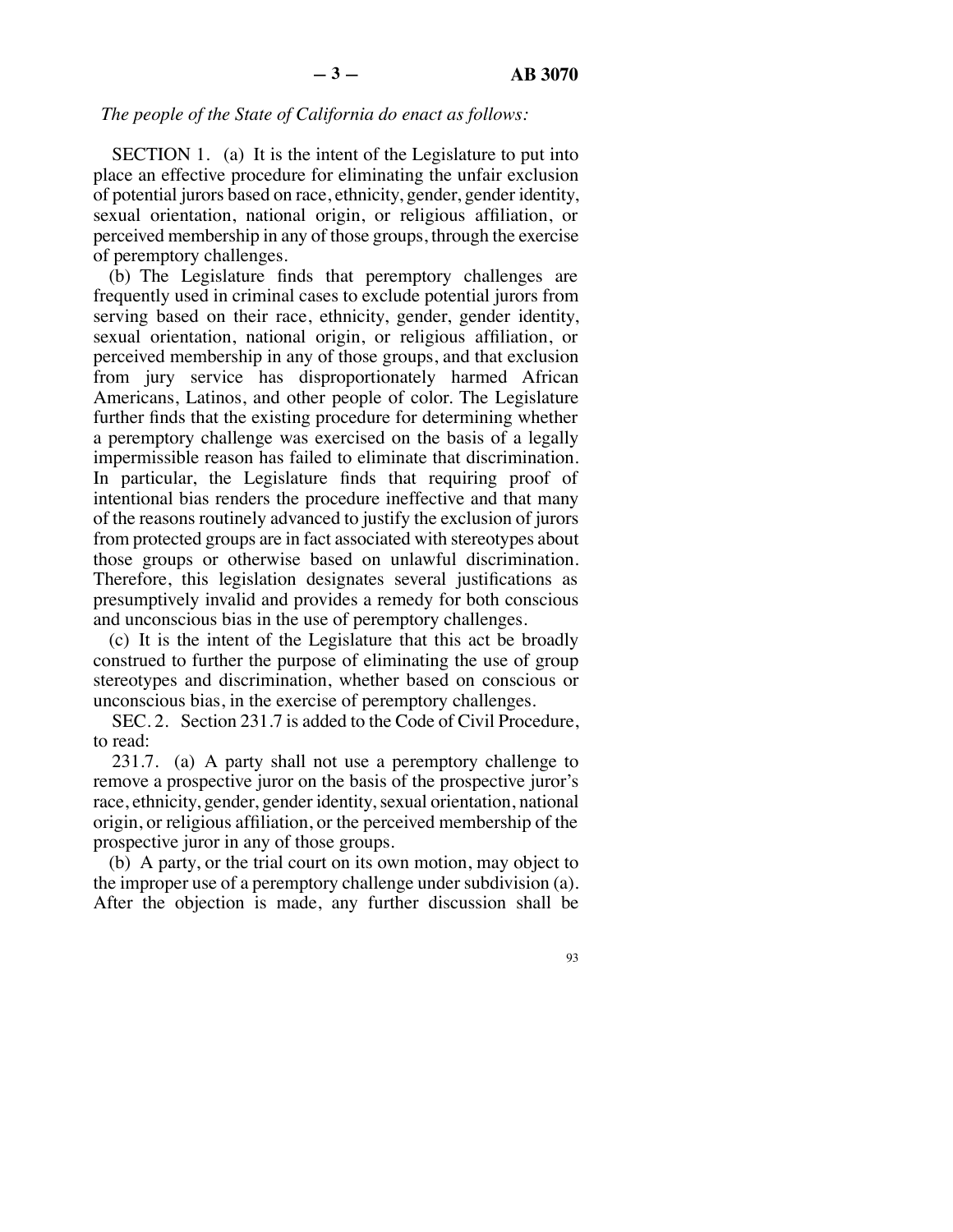conducted outside the presence of the panel. The objection shall be made before the jury is impaneled, unless information becomes known that could not have reasonably been known before the jury was impaneled.

(c) Notwithstanding Section 226, upon objection to the exercise of a peremptory challenge pursuant to this section, the party exercising the peremptory challenge shall state the reasons the peremptory challenge has been exercised.

(d) (1) The court shall evaluate the reasons given to justify the peremptory challenge in light of the totality of the circumstances. The court shall consider only the reasons actually given and shall not speculate on, or assume the existence of, other possible justifications for the use of the peremptory challenge. If the court determines there is a substantial likelihood that an objectively reasonable person would view race, ethnicity, gender, gender identity, sexual orientation, national origin, or religious affiliation, or perceived membership in any of those groups, as a factor in the use of the peremptory challenge, then the objection shall be sustained. The court need not find purposeful discrimination to sustain the objection. The court shall explain the reasons for its ruling on the record. A motion brought under this section shall also be deemed a sufficient presentation of claims asserting the discriminatory exclusion of jurors in violation of the United States and California Constitutions.

(2) (A) For purposes of this section, an objectively reasonable person is aware that unconscious bias, in addition to purposeful discrimination, have resulted in the unfair exclusion of potential jurors in the State of California.

(B) For purposes of this section, a "substantial likelihood" means more than a mere possibility but less than a standard of more likely than not.

(C) For purposes of this section, "unconscious bias" includes implicit and institutional biases.

(3) In making its determination, the circumstances the court may consider include, but are not limited to, any of the following:

(A) Whether any of the following circumstances exist:

(i) The objecting party is a member of the same perceived cognizable group as the challenged juror.

(ii) The alleged victim is not a member of that perceived cognizable group.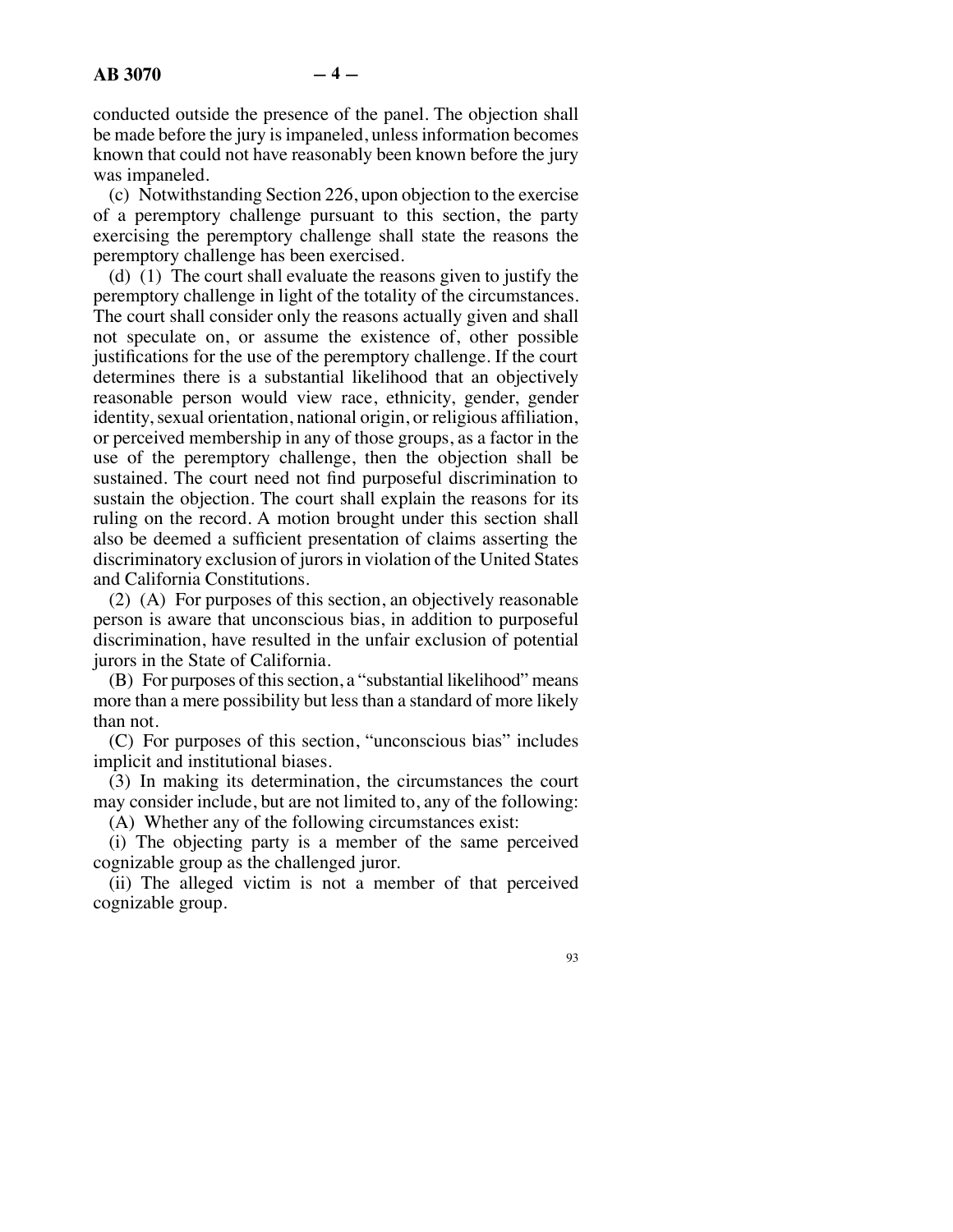(iii) Witnesses or the parties are not members of that perceived cognizable group.

(B) Whether race, ethnicity, gender, gender identity, sexual orientation, national origin, or religious affiliation, or perceived membership in any of those groups, bear on the facts of the case to be tried.

(C) The number and types of questions posed to the prospective juror, including, but not limited to, any the following:

(i) Consideration of whether the party exercising the peremptory challenge failed to question the prospective juror about the concerns later stated by the party as the reason for the peremptory challenge pursuant to subdivision (c).

(ii) Whether the party exercising the peremptory challenge engaged in cursory questioning of the challenged potential juror.

(iii) Whether the party exercising the peremptory challenge asked different questions of the potential juror against whom the peremptory challenge was used in contrast to questions asked of other jurors from different perceived cognizable groups about the same topic or whether the party phrased those questions differently.

(D) Whether other prospective jurors, who are not members of the same cognizable group as the challenged prospective juror, provided similar, but not necessarily identical, answers but were not the subject of a peremptory challenge by that party.

(E) Whether a reason might be disproportionately associated with a race, ethnicity, gender, gender identity, sexual orientation, national origin, or religious affiliation, or perceived membership in any of those groups.

(F) Whether the reason given by the party exercising the peremptory challenge was contrary to or unsupported by the record.

(G) Whether the counsel or counsel's office exercising the challenge has used peremptory challenges disproportionately against a given race, ethnicity, gender, gender identity, sexual orientation, national origin, or religious affiliation, or perceived membership in any of those groups, in the present case or in past cases, including whether the counsel or counsel's office who made the challenge has a history of prior violations under Batson v. Kentucky (1986) 476 U.S. 79, People v. Wheeler (1978) 22 Cal.3d 258, Section 231.5, or this section.

(e) A peremptory challenge for any of the following reasons is presumed to be invalid unless the party exercising the peremptory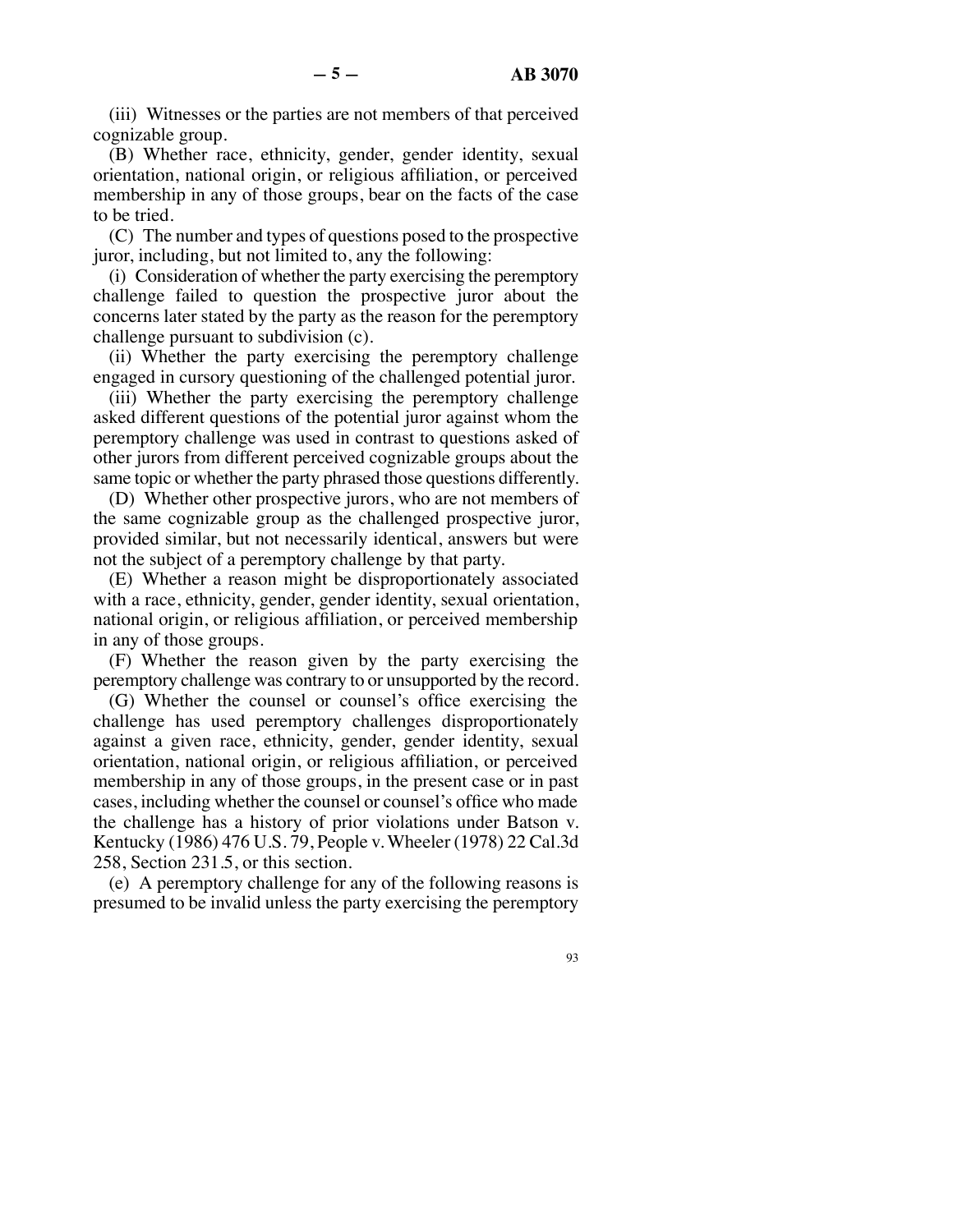challenge can show by clear and convincing evidence that an objectively reasonable person would view the rationale as unrelated to a prospective juror's race, ethnicity, gender, gender identity, sexual orientation, national origin, or religious affiliation, or perceived membership in any of those groups, and that the reasons articulated bear on the prospective juror's ability to be fair and impartial in the case:

(1) Expressing a distrust of or having a negative experience with law enforcement or the criminal legal system.

(2) Expressing a belief that law enforcement officers engage in racial profiling or that criminal laws have been enforced in a discriminatory manner.

(3) Having a close relationship with people who have been stopped, arrested, or convicted of a crime.

(4) A prospective juror's neighborhood.

- (5) Having a child outside of marriage.
- (6) Receiving state benefits.
- (7) Not being a native English speaker.
- (8) The ability to speak another language.

(9) Dress, attire, or personal appearance.

(10) Employment in a field that is disproportionately occupied by members listed in subdivision (a) or that serves a population disproportionately comprised of members of a group or groups listed in subdivision (a).

(11) Lack of employment or underemployment of the prospective juror or prospective juror's family member.

(12) A prospective juror's apparent friendliness with another prospective juror of the same group as listed in subdivision (a).

(13) Any justification that is similarly applicable to a questioned prospective juror or jurors, who are not members of the same cognizable group as the challenged prospective juror, but were not the subject of a peremptory challenge by that party. The unchallenged prospective juror or jurors need not share any other characteristics with the challenged prospective juror for peremptory challenge relying on this justification to be considered presumptively invalid.

(f) For purposes of subdivision (e), the term "clear and convincing" refers to the degree of certainty the factfinder must have in determining whether the reasons given for the exercise of a peremptory challenge are unrelated to the prospective juror's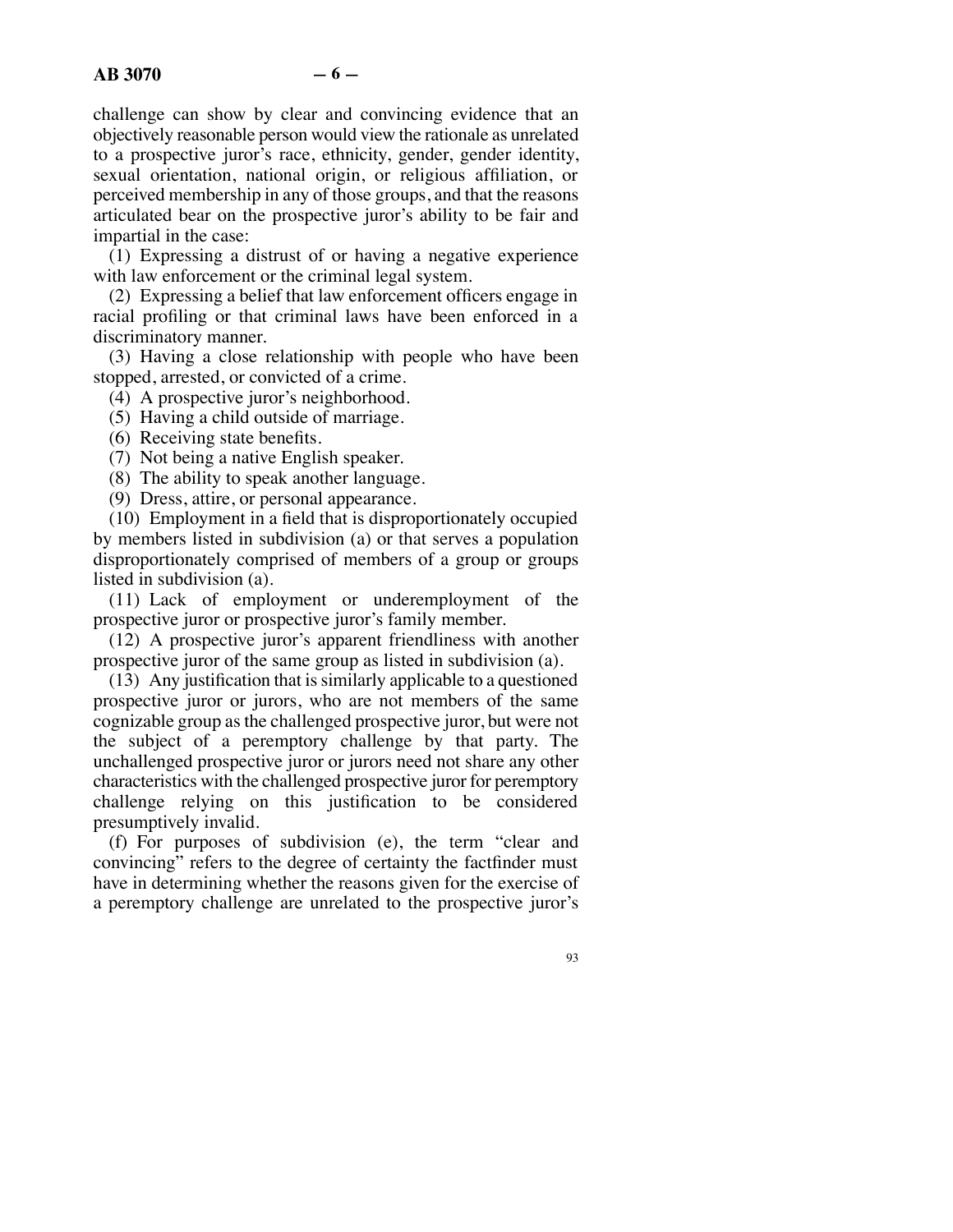cognizable group membership, bearing in mind conscious and unconscious bias. To determine that a presumption of invalidity has been overcome, the factfinder shall determine that it is highly probable that the reasons given for the exercise of a peremptory challenge are unrelated to conscious or unconscious bias and are instead specific to the juror and bear on that juror's ability to be fair and impartial in the case.

(g) (1) The following reasons for peremptory challenges have historically been associated with improper discrimination in jury selection:

(A) The prospective juror was inattentive, or staring or failing to make eye contact.

(B) The prospective juror exhibited either a lack of rapport or problematic attitude, body language, or demeanor.

(C) The prospective juror provided unintelligent or confused answers.

(2) The reasons set forth in paragraph (1) are presumptively invalid unless the trial court is able to confirm that the asserted behavior occurred, based on the court's own observations or the observations of counsel for the objecting party. Even with that confirmation, the counsel offering the reason shall explain why the asserted demeanor, behavior, or manner in which the prospective juror answered questions matters to the case to be tried.

(h) Upon a court granting an objection to the improper exercise of a peremptory challenge, the court shall do one or more of the following:

(1) Quash the jury venire and start jury selection anew. This remedy shall be provided if requested by the objecting party.

(2) If the motion is granted after the jury has been impaneled, declare a mistrial and select a new jury if requested by the defendant.

(3) Seat the challenged juror.

(4) Provide the objecting party additional challenges.

(5) Provide another remedy as the court deems appropriate.

(i) This section applies in all jury trials in which jury selection begins on or after January 1, 2022.

(j) The denial of an objection made under this section shall be reviewed by the appellate court de novo, with the trial court's express factual findings reviewed for substantial evidence. The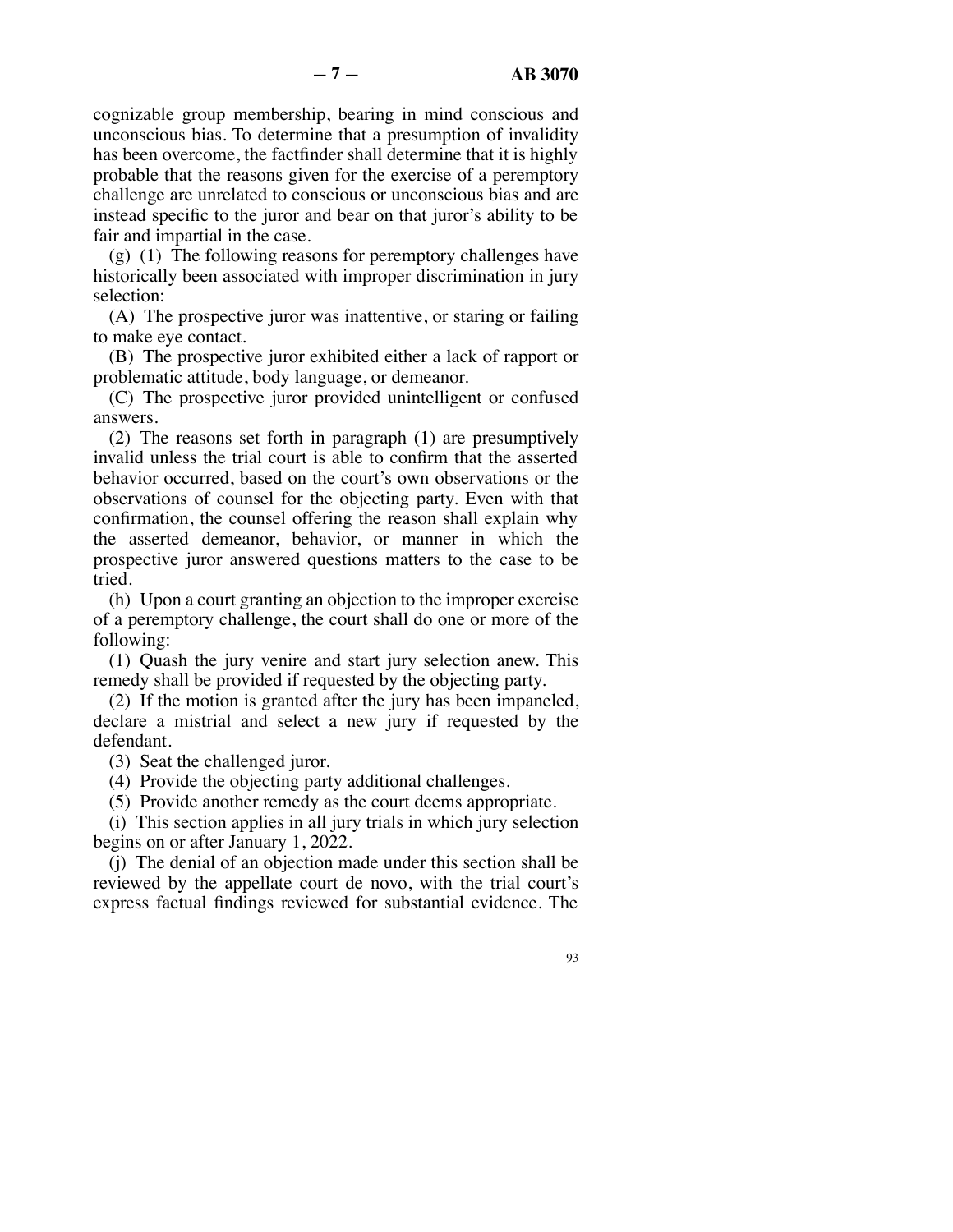appellate court shall not impute to the trial court any findings, including findings of a prospective juror's demeanor, that the trial court did not expressly state on the record. The reviewing court shall consider only reasons actually given under subdivision (c) and shall not speculate as to or consider reasons that were not given to explain either the party's use of the peremptory challenge or the party's failure to challenge similarly situated jurors who are not members of the same cognizable group as the challenged juror, regardless of whether the moving party made a comparative analysis argument in the trial court. Should the appellate court determine that the objection was erroneously denied, that error shall be deemed prejudicial, the judgment shall be reversed, and the case remanded for a new trial.

(k) This section shall not apply to civil cases.

(*l*) It is the intent of the Legislature that enactment of this section shall not, in purpose or effect, lower the standard for judging challenges for cause or expand use of challenges for cause.

(m) The provisions of this section are severable. If any provision of this section or its application is held invalid, that invalidity shall not affect other provisions or applications that can be given effect without the invalid provision or application.

(n) This section shall remain in effect only until January 1, 2026, and as of that date is repealed.

SEC. 3. Section 231.7 is added to the Code of Civil Procedure, to read:

231.7. (a) A party shall not use a peremptory challenge to remove a prospective juror on the basis of the prospective juror's race, ethnicity, gender, gender identity, sexual orientation, national origin, or religious affiliation, or the perceived membership of the prospective juror in any of those groups.

(b) A party, or the trial court on its own motion, may object to the improper use of a peremptory challenge under subdivision (a). After the objection is made, any further discussion shall be conducted outside the presence of the panel. The objection shall be made before the jury is impaneled, unless information becomes known that could not have reasonably been known before the jury was impaneled.

(c) Notwithstanding Section 226, upon objection to the exercise of a peremptory challenge pursuant to this section, the party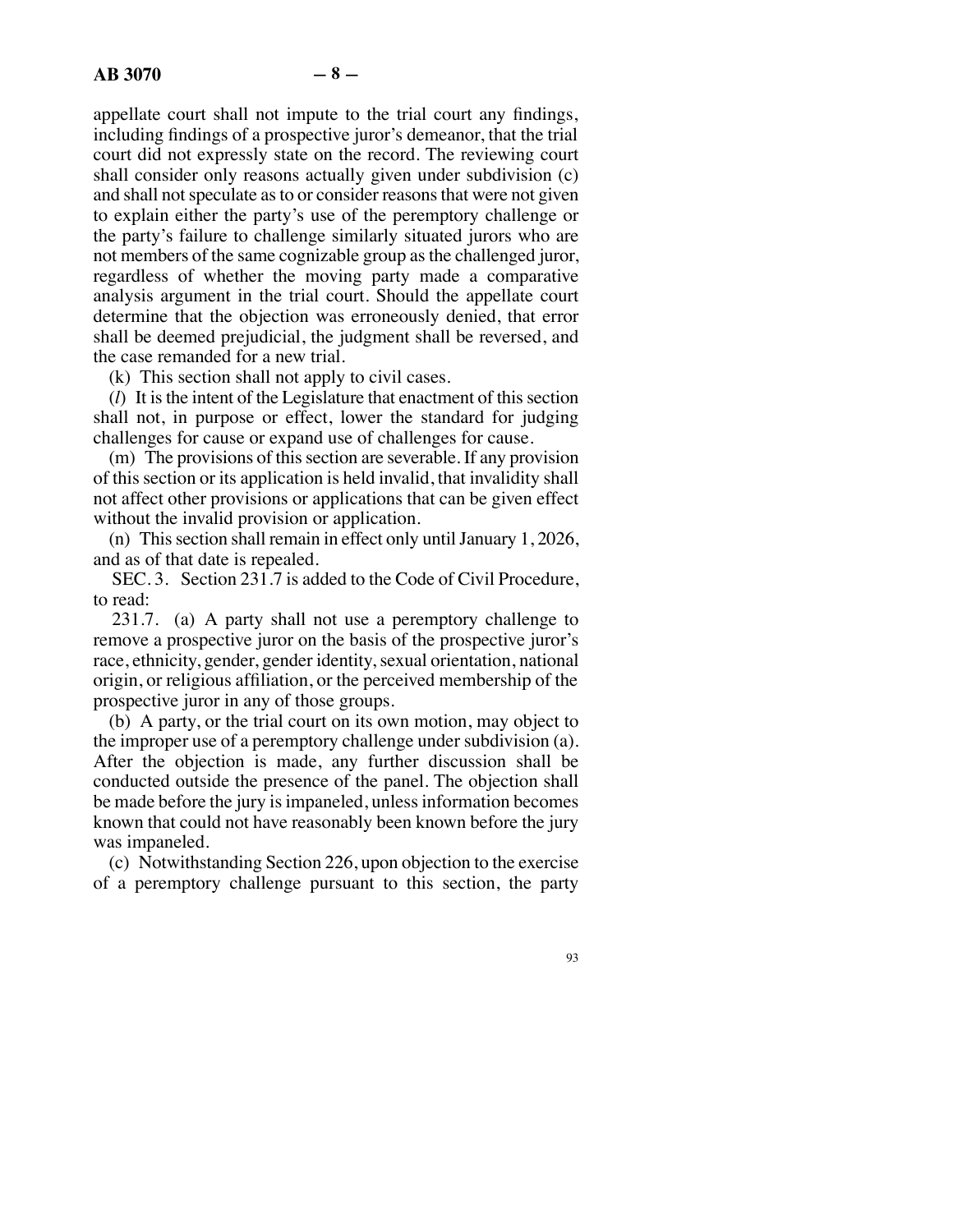exercising the peremptory challenge shall state the reasons the peremptory challenge has been exercised.

(d) (1) The court shall evaluate the reasons given to justify the peremptory challenge in light of the totality of the circumstances. The court shall consider only the reasons actually given and shall not speculate on, or assume the existence of, other possible justifications for the use of the peremptory challenge. If the court determines there is a substantial likelihood that an objectively reasonable person would view race, ethnicity, gender, gender identity, sexual orientation, national origin, or religious affiliation, or perceived membership in any of those groups, as a factor in the use of the peremptory challenge, then the objection shall be sustained. The court need not find purposeful discrimination to sustain the objection. The court shall explain the reasons for its ruling on the record. A motion brought under this section shall also be deemed a sufficient presentation of claims asserting the discriminatory exclusion of jurors in violation of the United States and California Constitutions.

(2) (A) For purposes of this section, an objectively reasonable person is aware that unconscious bias, in addition to purposeful discrimination, have resulted in the unfair exclusion of potential jurors in the State of California.

(B) For purposes of this section, a "substantial likelihood" means more than a mere possibility but less than a standard of more likely than not.

(C) For purposes of this section, "unconscious bias" includes implicit and institutional biases.

(3) In making its determination, the circumstances the court may consider include, but are not limited to, any of the following:

(A) Whether any of the following circumstances exist:

(i) The objecting party is a member of the same perceived cognizable group as the challenged juror.

(ii) The alleged victim is not a member of that perceived cognizable group.

(iii) Witnesses or the parties are not members of that perceived cognizable group.

(B) Whether race, ethnicity, gender, gender identity, sexual orientation, national origin, or religious affiliation, or perceived membership in any of those groups, bear on the facts of the case to be tried.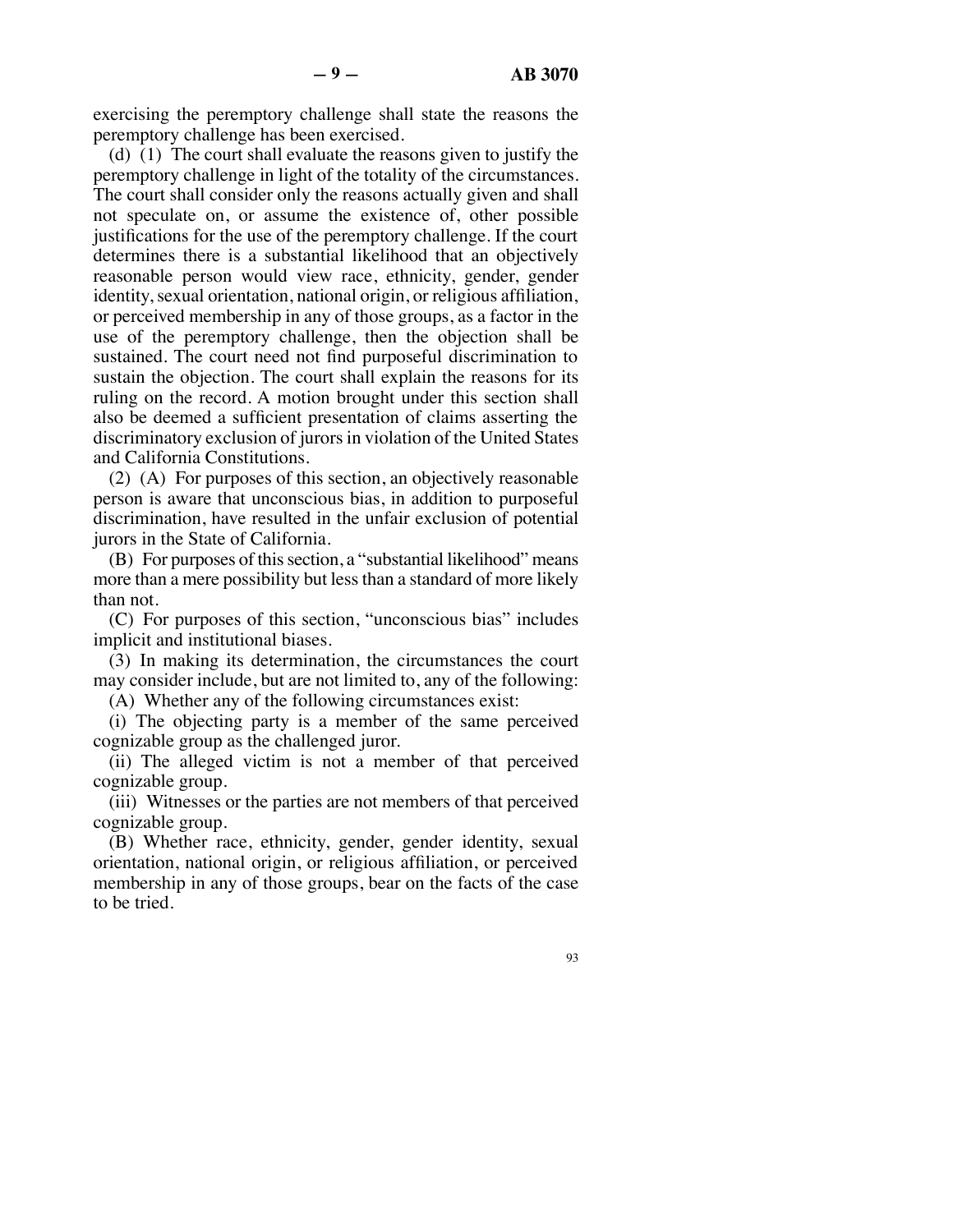(C) The number and types of questions posed to the prospective juror, including, but not limited to, any the following:

(i) Consideration of whether the party exercising the peremptory challenge failed to question the prospective juror about the concerns later stated by the party as the reason for the peremptory challenge pursuant to subdivision (c).

(ii) Whether the party exercising the peremptory challenge engaged in cursory questioning of the challenged potential juror.

(iii) Whether the party exercising the peremptory challenge asked different questions of the potential juror against whom the peremptory challenge was used in contrast to questions asked of other jurors from different perceived cognizable groups about the same topic or whether the party phrased those questions differently.

(D) Whether other prospective jurors, who are not members of the same cognizable group as the challenged prospective juror, provided similar, but not necessarily identical, answers but were not the subject of a peremptory challenge by that party.

(E) Whether a reason might be disproportionately associated with a race, ethnicity, gender, gender identity, sexual orientation, national origin, or religious affiliation, or perceived membership in any of those groups.

(F) Whether the reason given by the party exercising the peremptory challenge was contrary to or unsupported by the record.

(G) Whether the counsel or counsel's office exercising the challenge has used peremptory challenges disproportionately against a given race, ethnicity, gender, gender identity, sexual orientation, national origin, or religious affiliation, or perceived membership in any of those groups, in the present case or in past cases, including whether the counsel or counsel's office who made the challenge has a history of prior violations under Batson v. Kentucky (1986) 476 U.S. 79, People v. Wheeler (1978) 22 Cal.3d 258, Section 231.5, or this section.

(e) A peremptory challenge for any of the following reasons is presumed to be invalid unless the party exercising the peremptory challenge can show by clear and convincing evidence that an objectively reasonable person would view the rationale as unrelated to a prospective juror's race, ethnicity, gender, gender identity, sexual orientation, national origin, or religious affiliation, or perceived membership in any of those groups, and that the reasons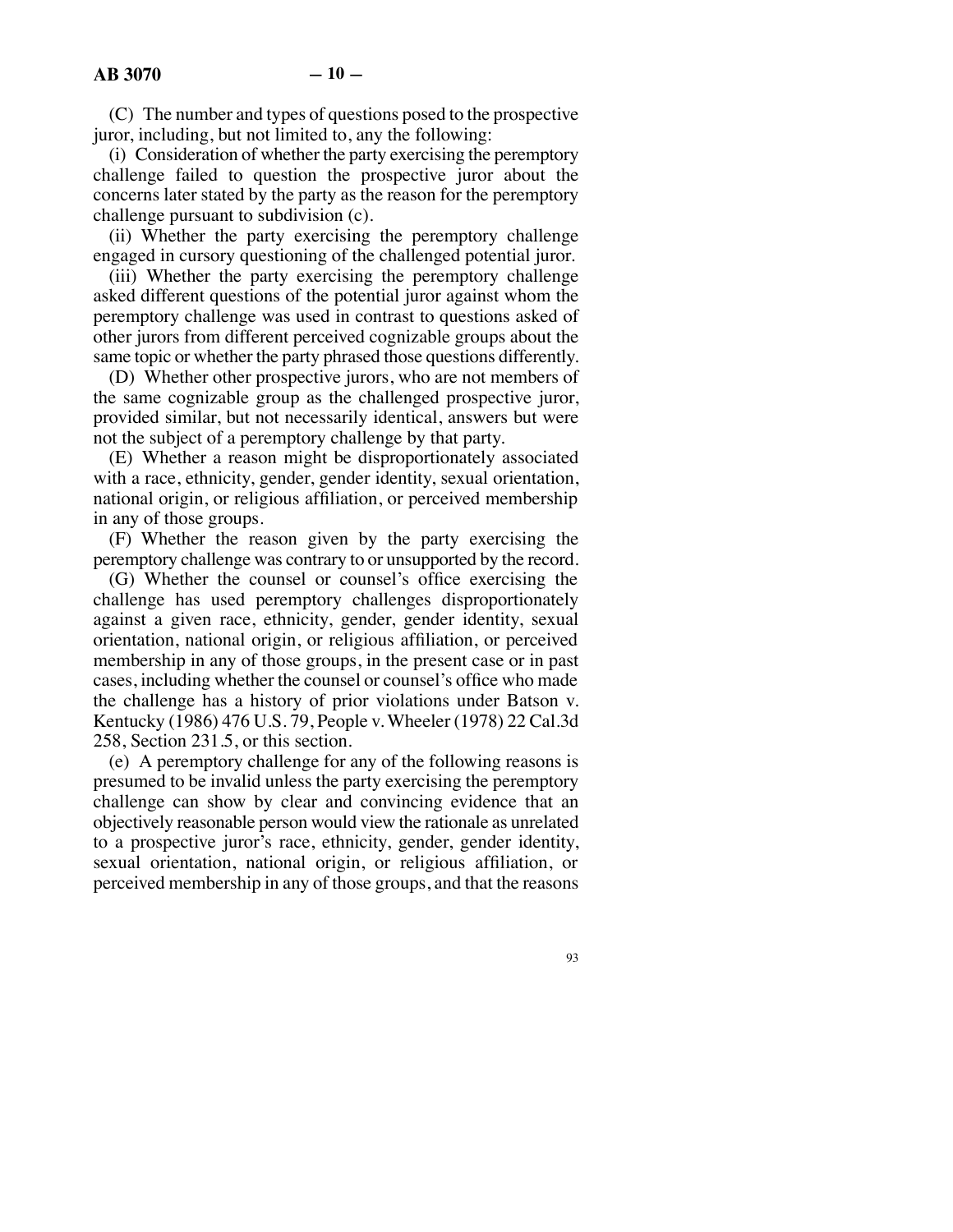articulated bear on the prospective juror's ability to be fair and impartial in the case:

(1) Expressing a distrust of or having a negative experience with law enforcement or the criminal legal system.

(2) Expressing a belief that law enforcement officers engage in racial profiling or that criminal laws have been enforced in a discriminatory manner.

(3) Having a close relationship with people who have been stopped, arrested, or convicted of a crime.

(4) A prospective juror's neighborhood.

(5) Having a child outside of marriage.

- (6) Receiving state benefits.
- (7) Not being a native English speaker.

(8) The ability to speak another language.

(9) Dress, attire, or personal appearance.

(10) Employment in a field that is disproportionately occupied by members listed in subdivision (a) or that serves a population disproportionately comprised of members of a group or groups listed in subdivision (a).

(11) Lack of employment or underemployment of the prospective juror or prospective juror's family member.

(12) A prospective juror's apparent friendliness with another prospective juror of the same group as listed in subdivision (a).

(13) Any justification that is similarly applicable to a questioned prospective juror or jurors, who are not members of the same cognizable group as the challenged prospective juror, but were not the subject of a peremptory challenge by that party. The unchallenged prospective juror or jurors need not share any other characteristics with the challenged prospective juror for peremptory challenge relying on this justification to be considered presumptively invalid.

(f) For purposes of subdivision (e), the term "clear and convincing" refers to the degree of certainty the factfinder must have in determining whether the reasons given for the exercise of a peremptory challenge are unrelated to the prospective juror's cognizable group membership, bearing in mind conscious and unconscious bias. To determine that a presumption of invalidity has been overcome, the factfinder shall determine that it is highly probable that the reasons given for the exercise of a peremptory challenge are unrelated to conscious or unconscious bias and are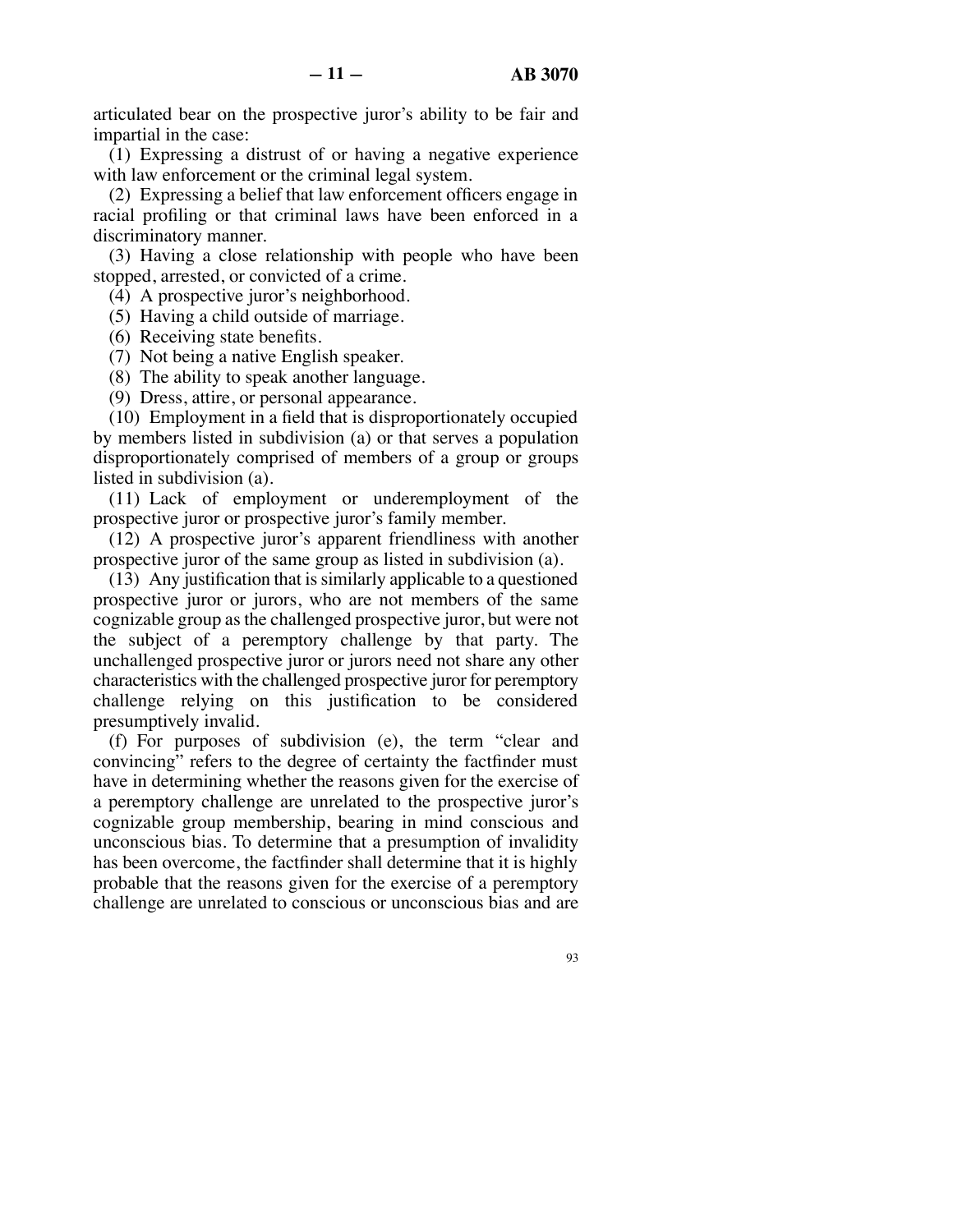instead specific to the juror and bear on that juror's ability to be fair and impartial in the case.

(g) (1) The following reasons for peremptory challenges have historically been associated with improper discrimination in jury selection:

(A) The prospective juror was inattentive, or staring or failing to make eye contact.

(B) The prospective juror exhibited either a lack of rapport or problematic attitude, body language, or demeanor.

(C) The prospective juror provided unintelligent or confused answers.

(2) The reasons set forth in paragraph (1) are presumptively invalid unless the trial court is able to confirm that the asserted behavior occurred, based on the court's own observations or the observations of counsel for the objecting party. Even with that confirmation, the counsel offering the reason shall explain why the asserted demeanor, behavior, or manner in which the prospective juror answered questions matters to the case to be tried.

(h) Upon a court granting an objection to the improper exercise of a peremptory challenge, the court shall do one or more of the following:

(1) Quash the jury venire and start jury selection anew. This remedy shall be provided if requested by the objecting party.

(2) If the motion is granted after the jury has been impaneled, declare a mistrial and select a new jury if requested by the defendant.

(3) Seat the challenged juror.

(4) Provide the objecting party additional challenges.

(5) Provide another remedy as the court deems appropriate.

(i) This section applies in all jury trials in which jury selection begins on or after January 1, 2022.

(j) The denial of an objection made under this section shall be reviewed by the appellate court de novo, with the trial court's express factual findings reviewed for substantial evidence. The appellate court shall not impute to the trial court any findings, including findings of a prospective juror's demeanor, that the trial court did not expressly state on the record. The reviewing court shall consider only reasons actually given under subdivision (c) and shall not speculate as to or consider reasons that were not given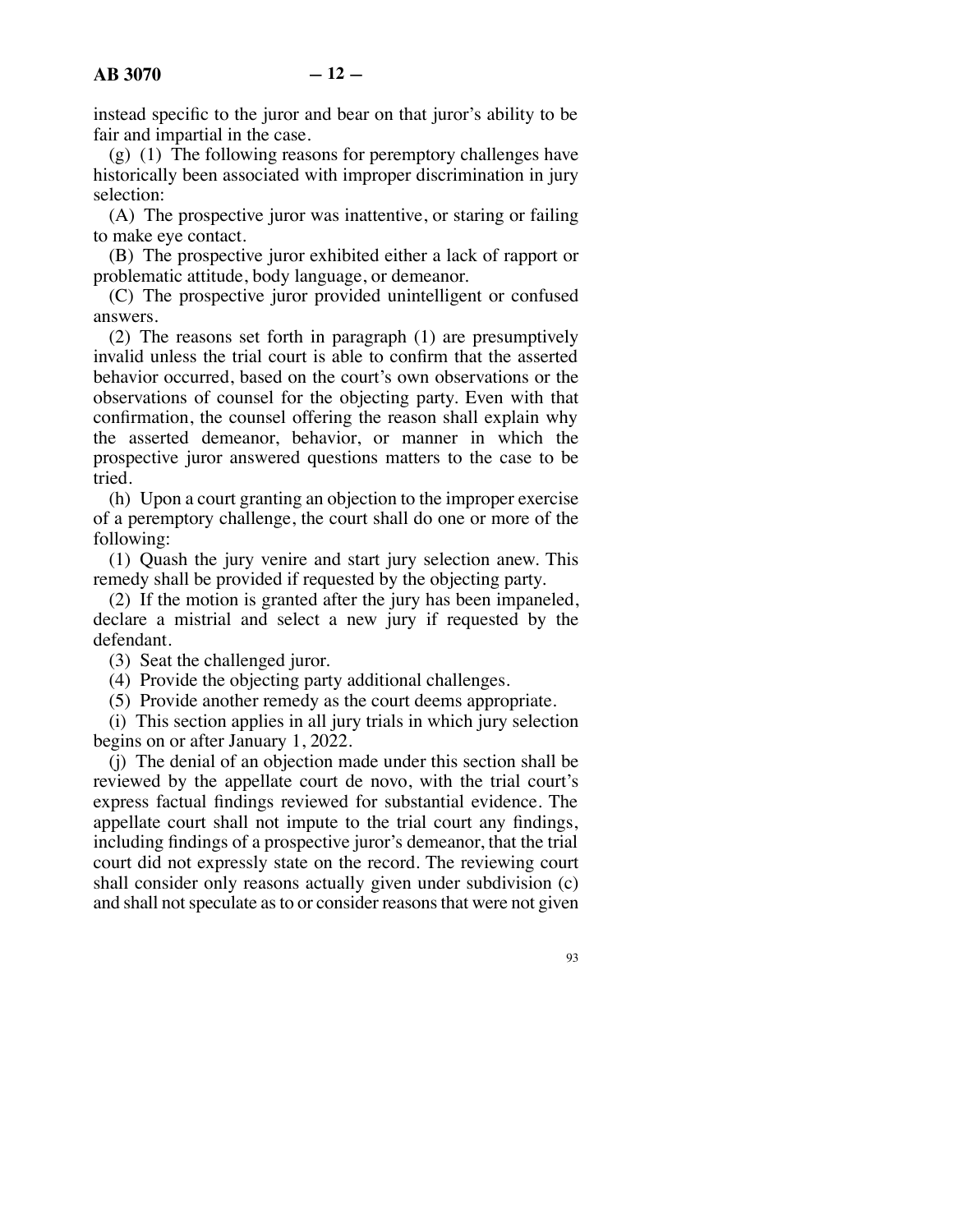to explain either the party's use of the peremptory challenge or the party's failure to challenge similarly situated jurors who are not members of the same cognizable group as the challenged juror, regardless of whether the moving party made a comparative analysis argument in the trial court. Should the appellate court determine that the objection was erroneously denied, that error shall be deemed prejudicial, the judgment shall be reversed, and the case remanded for a new trial.

(k) It is the intent of the Legislature that enactment of this section shall not, in purpose or effect, lower the standard for judging challenges for cause or expand use of challenges for cause.

(*l*) The provisions of this section are severable. If any provision of this section or its application is held invalid, that invalidity shall not affect other provisions or applications that can be given effect without the invalid provision or application.

(m) This section shall become operative January 1, 2026.